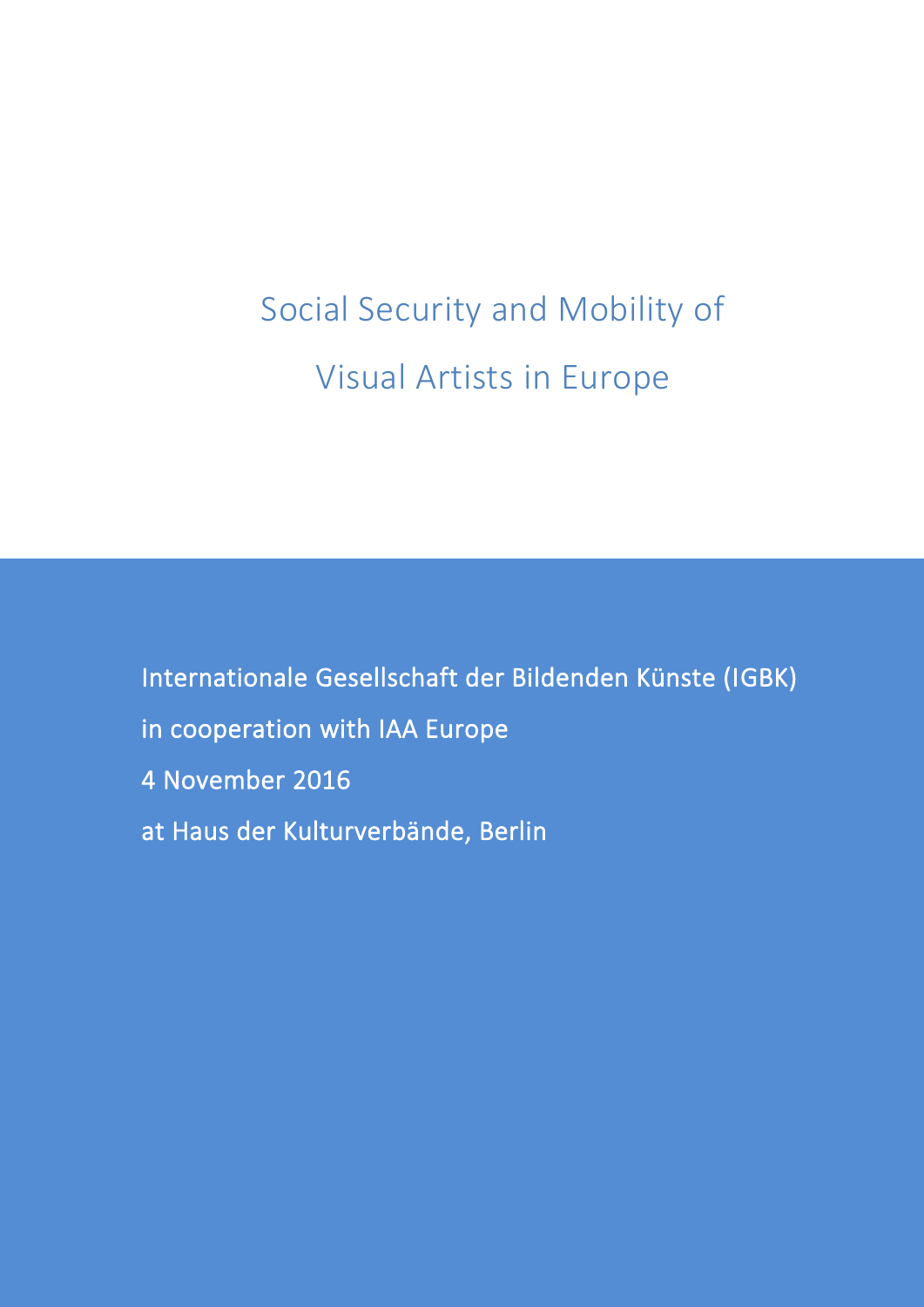

#### **IMPRINT**

Documentation editor: Internationale Gesellschaft der Bildenden Künste (IGBK) Mohrenstraße 63 10117 Berlin TEL: +49 (0)30 – 23 45 76 66 FAX: +49 (0)30 – 28 09 93 05 Mail: art@igbk.de [www.igbk.de](http://www.igbk.de/)

Chairpersons of the board: Andrea Knobloch, Prof. Ulrike Rosenbach, Werner Schaub (speaker of the board)

Workshop documentation: Dr Cornelia Dümcke CULTURE CONCEPTS Moosdorfstraße 7 – 9 D - 12435 Berlin TEL: +49 (0)30 – 53 69 98 00 FAX: +49 (0)30 – 53 69 98 01 Mail: info@cultureconcepts.de <www.cultureconcepts.de>

Editorial Deadline 28 February 2017.

The workshop and the IGBK are supported by the Federal Government Commissioner for Culture and the Media and by Kulturstiftung der Länder.

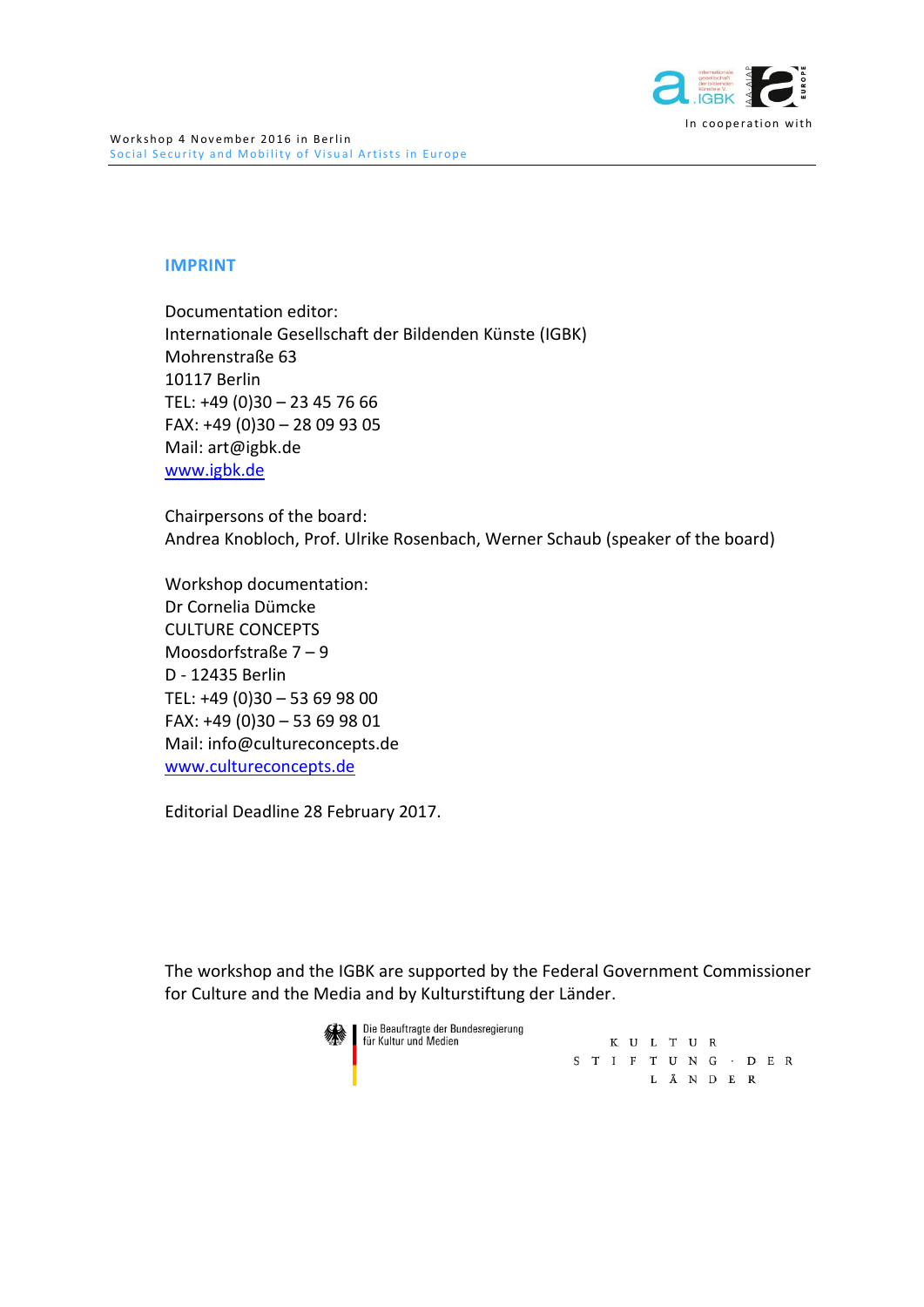

# Table of Contents

| 1.  |                                                                                     |  |
|-----|-------------------------------------------------------------------------------------|--|
| 2.  |                                                                                     |  |
| 2.1 |                                                                                     |  |
|     | 2.2 SOCIAL SECURITY SYSTEMS FOR INTERNATIONALLY ACTIVE VISUAL ARTISTS IN EUROPE  3  |  |
| 2.3 | CURRENT NATIONAL DEVELOPMENTS IN THE AREA OF SOCIAL SECURITY FOR VISUAL ARTISTS . 4 |  |
| 3.  |                                                                                     |  |
| 3.1 |                                                                                     |  |
|     |                                                                                     |  |
|     |                                                                                     |  |
|     |                                                                                     |  |
|     |                                                                                     |  |
|     |                                                                                     |  |
|     |                                                                                     |  |
|     |                                                                                     |  |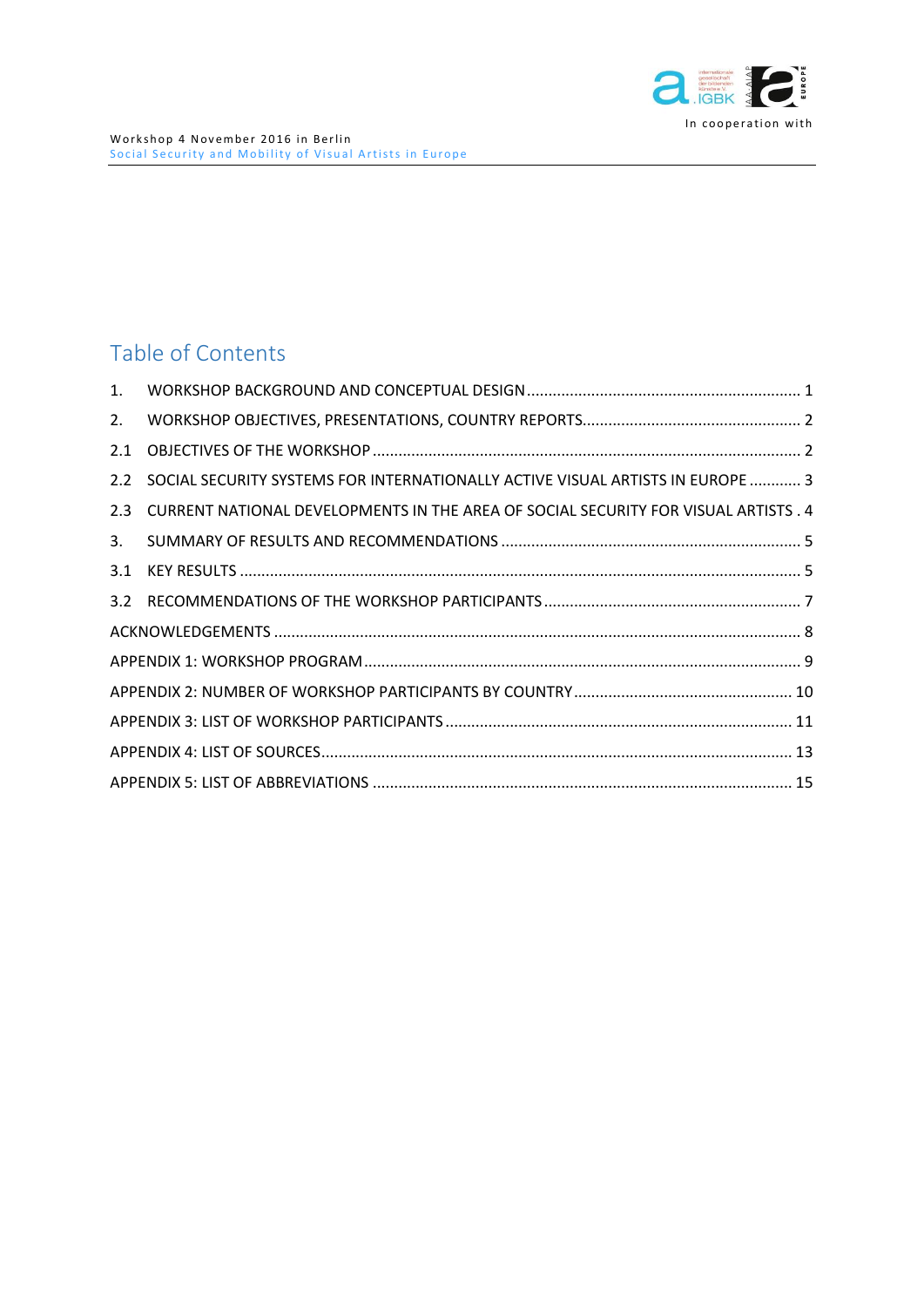

# <span id="page-3-0"></span>**1. WORKSHOP BACKGROUND AND CONCEPTUAL DESIGN**

### **Background**

Social legislation within the EU comprises various national regulations and provisions: health, pension, and unemployment insurances have not been harmonized, but are coordinated only by means of EU regulations.

In 2010, the Internationale Gesellschaft der Bildenden Künste (IGBK) - in collaboration with the European Commission's Representation in Germany - organized a workshop to address the basic social security conditions for visual artists engaging in cross-border work.<sup>1</sup>

Later, in 2016, it was time to take another look at the issue of social security among internationally oriented artists. The starting point for this undertaking was to be the experience gained since 2013 through the information portal for artists working internationally »touring artists«, which focuses on the issue of social security, among other things.<sup>2</sup>

On 4 November 2016, the IGBK, in collaboration with the IAA Europe, invited representatives of European artists' associations, information centres, and social security institutions to come to Berlin. As part of the one-day »Social Security and Mobility of Visual Artists in Europe« English-language workshop at the Haus der Kulturverbände in Berlin, invited guests had the opportunity to examine the central questions together with other experts (e.g. attendees from the Federal Ministry of Social Affairs and the European Commission, *see Workshop Program, Appendix 1*). The event was moderated by Dr Cornelia Dümcke (CULTURE CONCEPTS). Annemarie Helmer-Heichele (Bundesverband Bildender Künstlerinnen und Künstler - BBK) contributed to the concept and the coordination of the workshop.

### **Conceptual design**

 $\overline{a}$ 

Prior to the workshop, the organizers formulated key questions that were to serve as the central focus of the session:

### **Focus and key questions of the workshop**

#### **PART 1: Social security systems for internationally active visual artists in Europe**

What are the remaining barriers to international mobility and social security for artists who work in different countries across Europe? To what extent has information available to freelance artists in Europe improved in recent years?

### **Part 2: Current national developments in the area of social security for visual artists**

To what extent has the information available to freelance artists improved throughout Europe in recent years, not only on the part of the relevant associations, but also on the part of the social security agencies? What are the current developments in Europe in this regard?

<sup>1</sup> http://igbk.de/en/projects/archive/social-security-in-europe-2010/

<sup>2</sup> »touring artists« is a joint project of IGBK and the International Theatre Institute in Germany (ITI), initiated and supported by the Federal Government Commissioner for Culture and the Media (BKM), http://www.touring-artists.info/en/home/.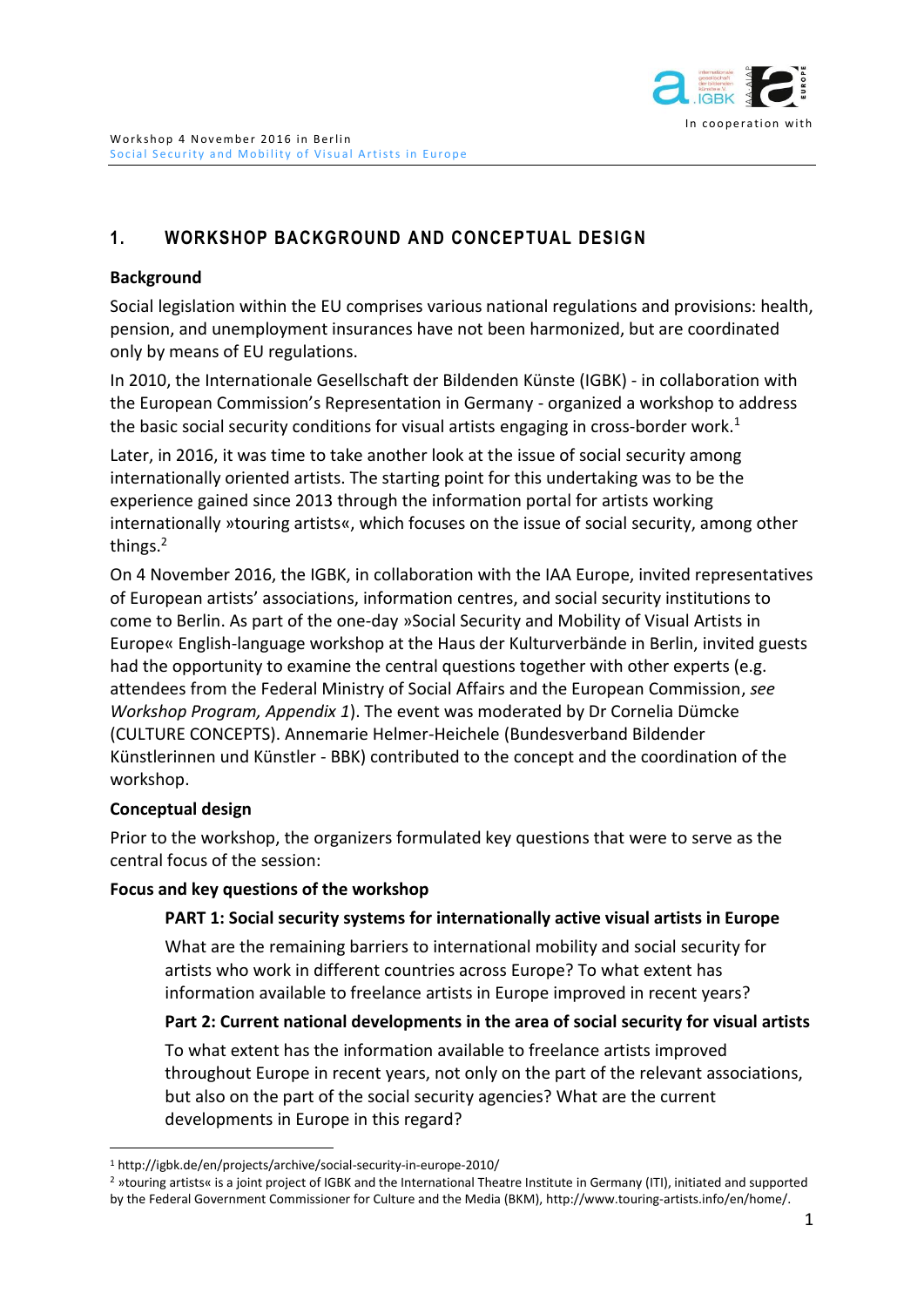

The discussion of this point focused, among other things, on special social security schemes for artists (e.g. in Germany, France, and the Netherlands).

#### **Enthusiastic participation with over 50 participants from 24 European countries**

Thanks to the collaboration between the IGBK and the International Association of Art (IAA) Europe, a European alliance of national artists' associations, the workshop was very well attended. All in all, more than 50 representatives of various artists' organizations from 24 European countries participated in the workshop (see Appendices 2 and 3).

#### **Notes on the documentation of the workshop results**

The present documentation of the workshop covers the objectives, the order and the findings of the workshop. The documentation was prepared by Dr Cornelia Dümcke, who also moderated the workshop. It is based on the presentation materials used during the workshop, notes taken by the IGBK during the workshop, as well as Dr Dümcke's own recordings and observations as a participant.

The draft of the documentation has been made available to all workshop participants, requesting approval for Section 3 »Summary of results and recommendations« in particular. All notes were taken into account to the extent possible.

The results of the workshop have already been collected and disseminated. For example, an article was published on the website of new IAA Europe member organization a-n (United Kingdom) shortly after the workshop<sup>3</sup>. In December 2016, IGBK Managing Director Thomas Weis reported on the results of the workshop in the »Kulturpolitik« magazine of the BBK.<sup>4</sup>

# <span id="page-4-0"></span>**2. WORKSHOP OBJECTIVES, PRESENTATIONS, COUNTRY REPORTS**

# <span id="page-4-1"></span>**2.1 OBJECTIVES OF THE WORKSHOP**

The background and objectives of the workshop were presented by social security expert Dr Carroll Haak. *All workshop presentations are available on the IGBK website.* 5

She presented an overview of developments in this area to date:

- In 2009, the IGBK, in collaboration with several European and international umbrella organizations, initiated a process aimed at identifying potential barriers affecting mobile visual artists in Europe and developing possible solutions.
- In recent years, the legal framework for workers active throughout Europe has been simplified further. Several national online information portals have been set up to inform visual artists about the relevant procedures. These activities were complemented by a discussion process under the auspices of the European Commission.

 $\overline{a}$ 

<sup>3</sup> https://www.a-n.co.uk/news/artists-social-security-and-the-eu-sharing-best-practice-in-the-shadow-of-brexit

<sup>4</sup> http://igbk.de/fileadmin/media/pdf/Sozialversicherungsworkshop\_Artikel\_TW\_KupoGe\_igbk.pdf

<sup>5</sup> http://igbk.de/en/projects/social-security-and-mobility-of-visual-artists-2016/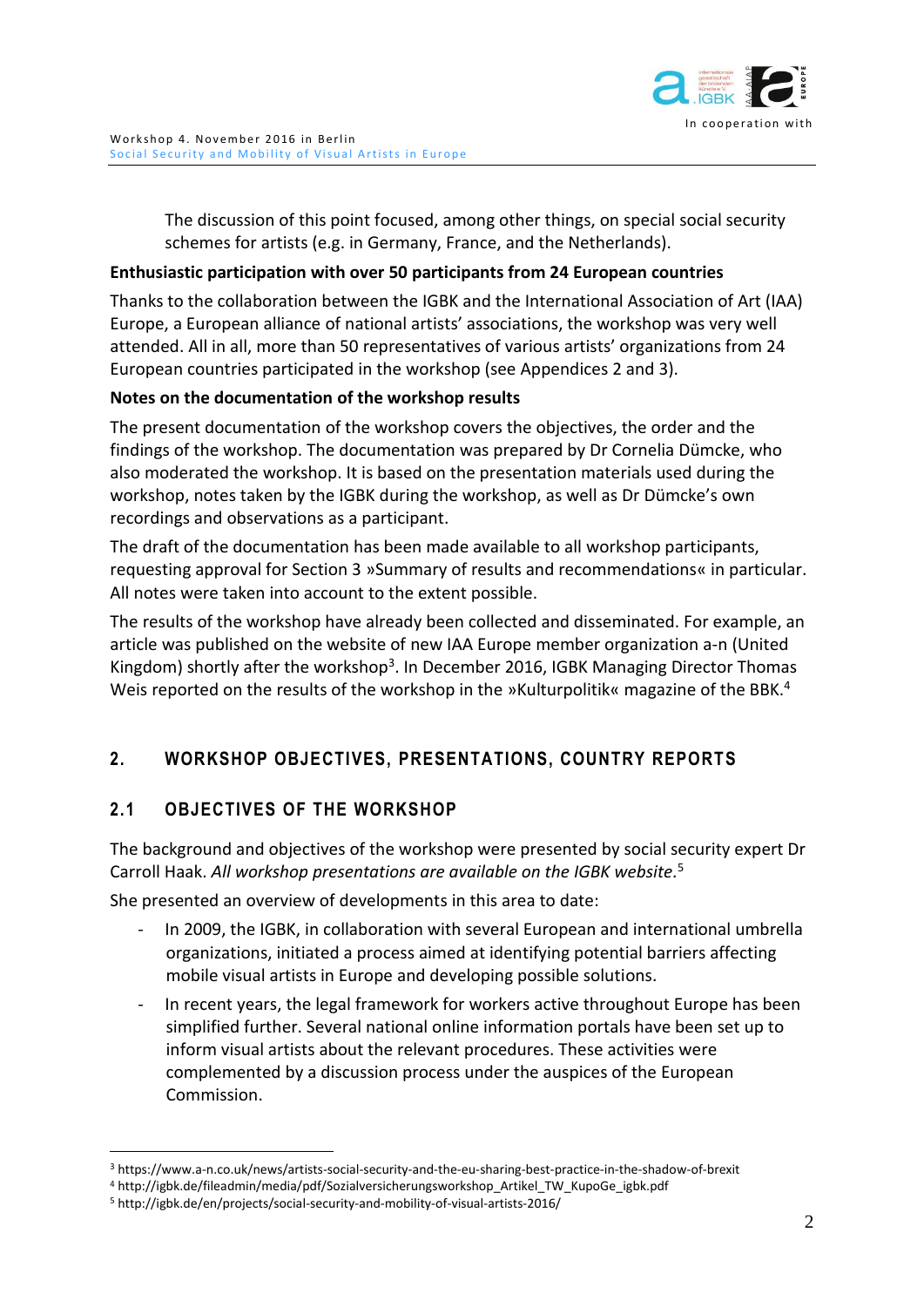

- Since 2010, a simplified social security procedure has been in effect for self-employed workers travelling within the EU in connection with their work. Visual artists may avail of the self-posting method (A1 form) for a temporary work-related stay abroad and are then covered under the social security scheme throughout Europe.
- The aim of this workshop in 2016 was to take stock of the aforementioned activities and to assess the extent to which the simplified procedures are known and used among mobile visual artists throughout Europe. Best practice examples and any possible shortcomings of the procedures in question were outlined.
- The aim was to formulate recommendations for action based on the results of the discussion process throughout the course of the workshop.

# <span id="page-5-0"></span>**2.2 SOCIAL SECURITY SYSTEMS FOR INTERNATIONALLY ACTIVE VISUAL ARTISTS IN EUROPE**

The introductory lectures by Florian Schierle (Federal Ministry of Labour and Social Affairs) and Carla Osman (European Commission's Directorate General for Employment, Social Affairs and Integration) provided an overview of the social security situation of visual artists who engage in cross-border artistic work throughout Europe:

- In her presentation, Carla Osman focused on the EU rules on social security coordination applicable to mobile workers/self-employed, in particular in the context of posting and working in two or more Member States, including the portable document A1.
- Florian Schierle explained current issues in the social security system for artists in Germany.

Over the past few years, a number of national customized information portals for artists have emerged (»Mobility Info Points«), including a number initiated by the European Commission. During the workshop, the On the Move mobility network was presented in addition to four information portals as examples of best practice with different backgrounds, profiles, and services.

- Marie Le Sourd (On the Move) presented the »Artists' Mobility and Administrative Practices related to Social Security and Taxation in the EU« study and emphasized the On the Move network's role in facilitating access to information as well as the exchange of mobility info points already available in Europe for artists and people engaged in the cultural sector, among other things. For more information, please visit:<http://on-the-move.org/> and particularly the section 'hot topics'.
- Jens Van Lathem (Kunstenloket, Belgium) pointed out that his organisation merely offers consultations for artists but that each individual must ultimately make his/her own decision. Kunstenloket had already advised 3,750 artists at the time of the workshop in 2016. For more information, please visit:<http://www.kunstenloket.be/>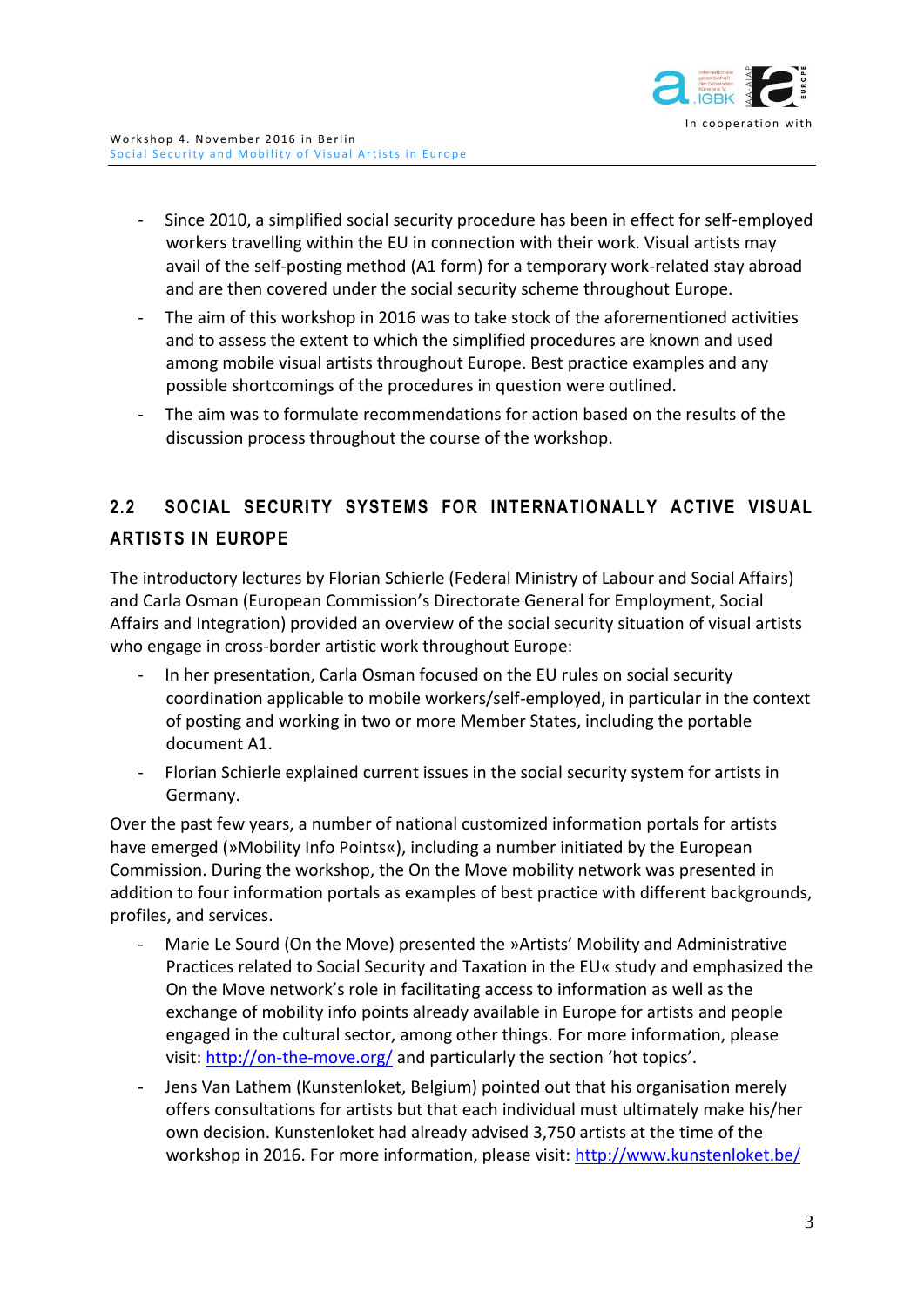

- Anaïs Lukacs (MobiCulture, France) shared her experiences, stating that most of the questions received by her organisation are from organisations and art centres rather than artists themselves. For more information, please visit:<http://mobiculture.fr/en>
- Reinier Klok (DutchCulture, Netherlands) emphasized that the EU coordination directives are often not applicable to artists and therefore often have no practical relevance. For more information, please visit:<http://dutchculture.nl/en/netherlands>
- Christine Heemsoth and Thomas Weis (touring artists, Germany) introduced the touring artists information platform as a tool which also provides comprehensive information on social security issues. This tool is being utilized by an increasing number of artists as a source of expert knowledge. For more information, please visit: [www.touring-artists.info/home.html](http://www.touring-artists.info/home.html)

#### **Country reports**

After the presentations, the representatives of the respective countries exchanged views in a discussion session. This discussion focused on the following points:

- Mobility and self-posting under the EU Regulations on social security coordination (Portable document A1)
- Artists as freelancers or self-employed persons
- National social security systems
- Status of the artist

Thus, the stimuli provided and questions posed by the participants were considerably more extensive than the actual question to be addressed by the workshop, which focused on the hurdles faced by mobile artists (with regard to EU rules on social security coordination) as well as any information available.

# <span id="page-6-0"></span>**2.3 CURRENT NATIONAL DEVELOPMENTS IN THE AREA OF SOCIAL SECURITY FOR VISUAL ARTISTS**

The key element of the second part of the workshop was the exchange regarding selected national social security systems for artists. The initial focus was on the special social security schemes for artists (e.g. France, Germany, and the Netherlands).

### **At present, there are three types of social security systems for artists in Europe:**

- 1. Special systems, which also include visual artists (for example in Germany, Austria, France, Croatia)
- 2. Efficient social welfare systems (for example in Scandinavian countries), which also cover visual artists
- 3. Poor social security systems, which create particularly bad conditions for freelance artists, including visual artists, with regard to income and social insurance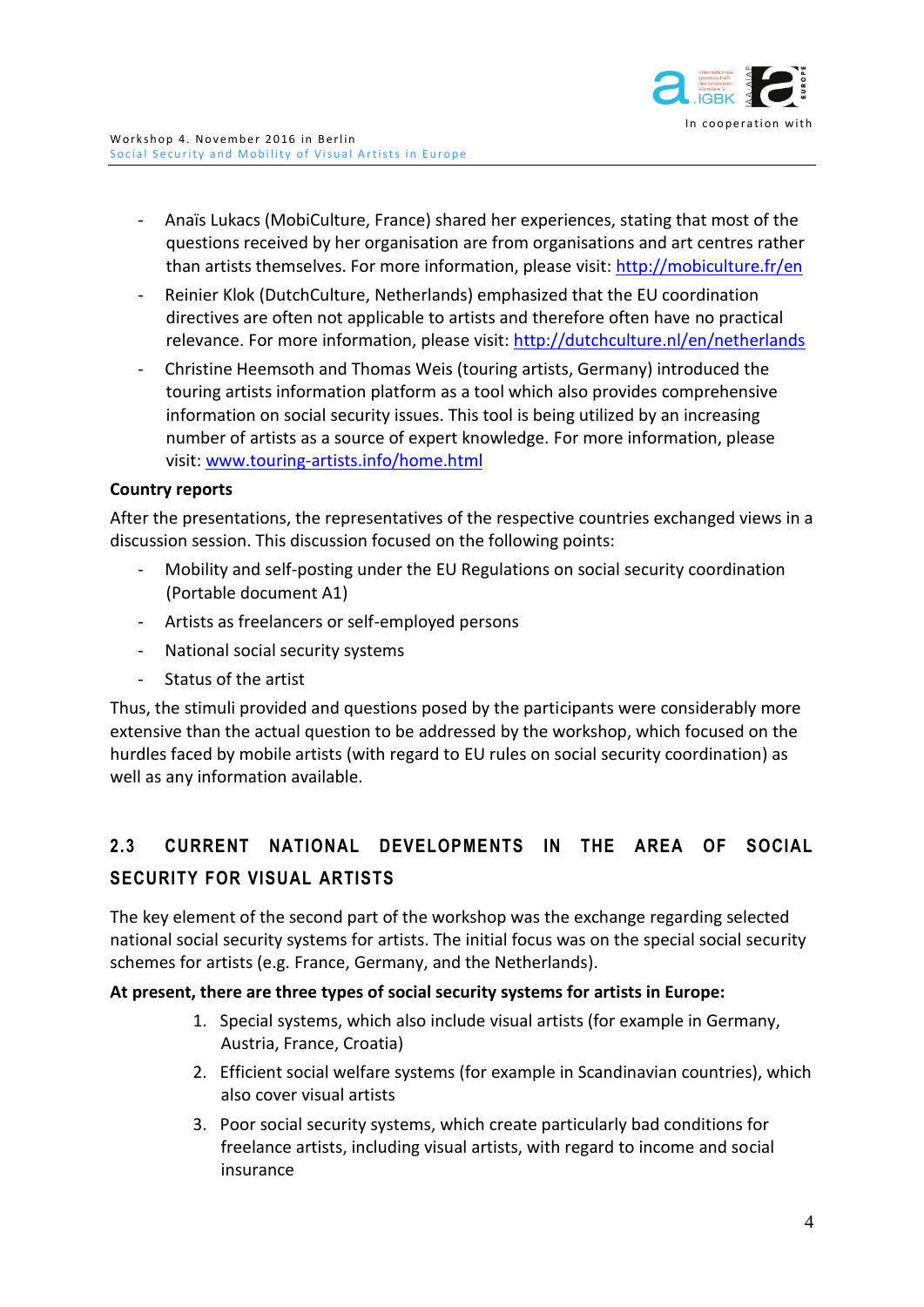

Detailed information on the special systems can be found in the IGBK publication on the November 2010 expert workshop which focused on the EU Coordination Directive and individual social security systems in Europe.<sup>6</sup>

### **Country reports**

The social security systems in four countries were presented with regard to their applicability to visual artists by way of example:

- In her lecture, Daniela Koweindl (IG Bildende Kunst, Austria) introduced the Austrian Artists' Social Security Fund.
- Eudes Ajot (La Maison des Artistes, France) then addressed the social security situation of French artists.
- Gerhard Suhrenbrock (Künstlersozialkasse, Germany) described the long-standing special social security scheme for artists in Germany.
- Katarina Jönsson Norling and Mats Söderlund (Konstnärernas Riksorganisation/KRO, Sweden) outlined the current developments in Sweden.

Thanks to the collaboration of the IGBK with the International Association of Art (IAA) Europe, other representatives from European countries also participated in the workshop. This enabled the discussion to be extended to include the experiences of those in other countries. There was a consensus that this exchange might be useful with regard to cultural policy work in the respective countries of the participants and should therefore be developed and institutionalised within the IAA Europa (see Section 3 »Summary of results and recommendations«).

# <span id="page-7-0"></span>**3. SUMMARY OF RESULTS AND RECOMMENDATIONS**

# <span id="page-7-1"></span>**3.1 KEY RESULTS**

 $\overline{a}$ 

The key results of the workshop are summarized below. The section that follows the results addresses the recommendations of the workshop participants.

### **The results of the workshop illustrated three overarching findings:**

- 1. The dialogue between the European cultural sector and the EU Commission on mobility issues has led to a sensitisation on many levels and, in many cases, to a simplification of the administrative procedures in recent years.
- 2. The growing number of customised, increasingly interlinked »Mobility Info Points« for artists working internationally, which were also presented during the workshop and are united under the auspices of On the Move, have contributed to this positive development.

<sup>6</sup> Available in German, IGBK (2011): Expertenworkshop zur sozialen Absicherung von bildenden Künstlerinnen und Künstlern in Europa, November 2010 in Berlin. Dokumentation der Ergebnisse.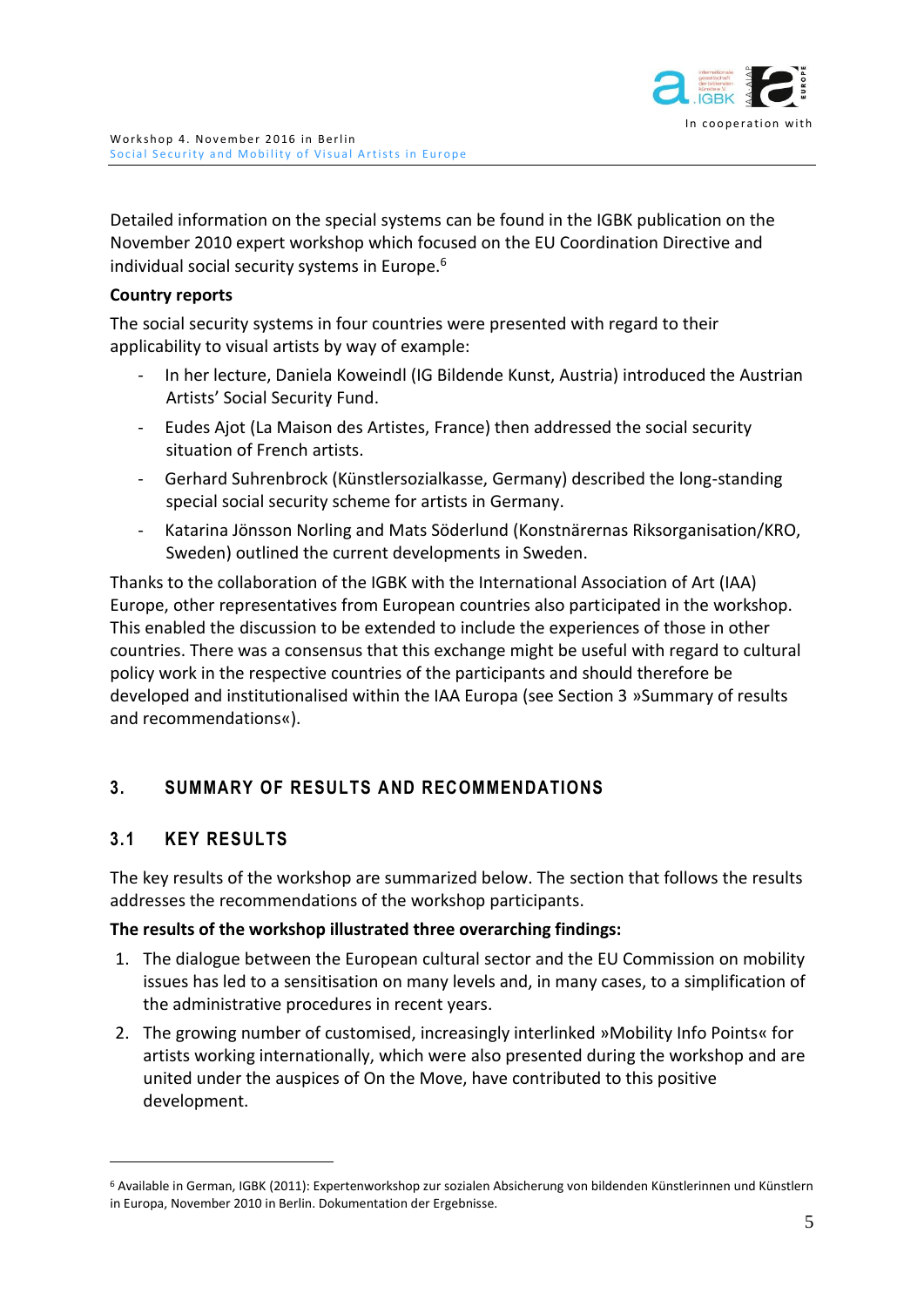

3. The self-posting model (A1 form), which had been intended to be addressed specifically during the workshop, played a rather minor role for the participants, since other questions were considered more urgent (e.g. the status of the artist). This is partly due to a lack of information affecting the stakeholders in this area (cf. results below), which is due to different reasons in different countries.

In detail, the presentations and discussions that took place at the workshop gave rise to the following additional findings:

## 1. **The EU's scope of action in relation to national social security systems**

The EU/European Commission does not have a competence to harmonise national social security systems, since these are subject to the sovereignty of the individual countries. It can only help coordinate them. The EU's scope of action is also impeded by the fact that the national social security systems in the various EU member states, including those for visual artists, vary considerably.

## 2. **Dialogue between the EU and civil society**

The European Commission has been acknowledging and actively shaping the issue of social security for artists and the facilitation of mobility in Europe as an area for dialogue and action, both in civil society and with artists' associations for quite some time now.

This includes the identification of barriers to mobility and the issuing of recommendations for overcoming them by the EU. The EU also supports the establishment of »Mobility Info Points«. Despite the numerous initiatives already undertaken, further action is needed to facilitate the exchange of information and debureaucratise the issue of artists' mobility in Europe.

One example is the A1 self-posting form, the application practice for which was discussed in the workshop. Approximately 50% of participants indicated that they did not know about the A1 form. This indicates a further need for action (cf. Section 3.2 Recommendations).

### 3. **Relevance of the workshop topic for artists' associations**

Three aspects were highlighted in the workshop:

- There are other matters within the artists' associations that seem to be of greater urgency at the moment. However, many workshop participants also stated that this important issue will have to be discussed in more depth in the future.
- The integration of artists into the general social security system is proving difficult in many EU member states. For this reason, special systems for creatives have been developed in some countries (e.g. Austria, France, Germany). With regard to these special systems, there is still a great need for the exchange of information among those EU member states that do not have such systems. In general, the contributions of the workshop participants from countries without special systems demonstrated an extraordinarily fragmented starting position in Europe.
- Social security issues and mobility are inevitably linked to the question of the »status of the artist«. The respective recognized type of activity – from permanent employment to self-employment – also plays a central role in this regard. One important point in this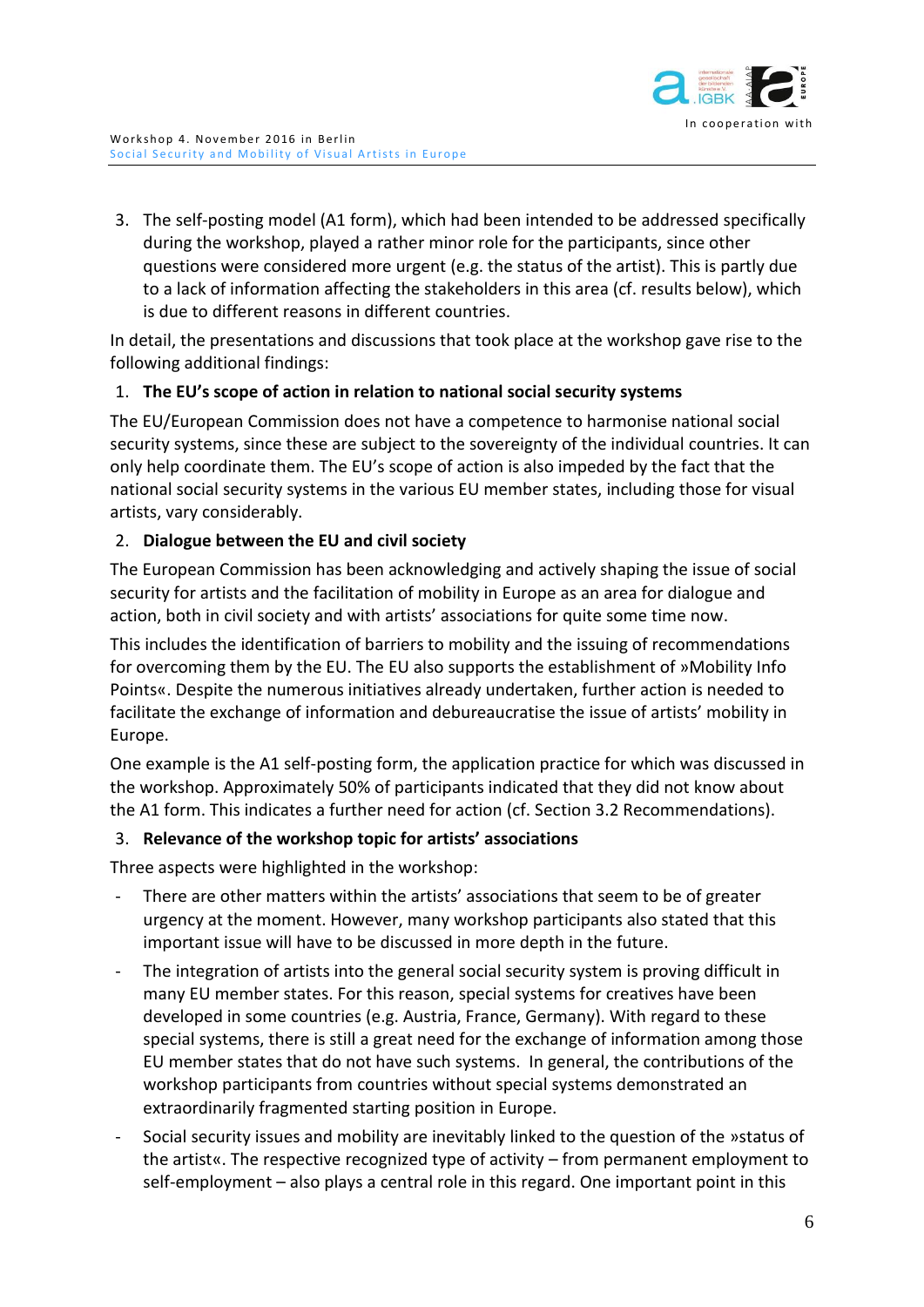

context that came up in a number of presentations was the extremely low income of visual artists compared to other professional groups, including other artistic and cultural professions.

### 4. **Lack of information among visual artists' advocacy groups**

The workshop strongly emphasized the lack of information among visual artists' advocacy groups in Europe. Some of these organizations are well informed, but others are not. Obviously, there is a need for greater awareness among both advocacy groups and artists. The workshop gave the impression that visual arts is falling short of other artistic fields (such as theatre and music) in terms of information, coordination and exchange.

# <span id="page-9-0"></span>**3.2 RECOMMENDATIONS OF THE WORKSHOP PARTICIPANTS**

The participants of the workshop have made some recommendations that go far beyond the mere exchange of experience regarding EU rules on social security coordination, self-posting (A1 form), barriers to mobility and mutual professional exchange on special systems.

These recommendations are summarized in five key areas below:

- 1. **Clarification of the role and strengthening of the function of the IAA Europe network as a platform**
- In the opinion of participants, the IAA Europe could play an important role in the implementation of the above recommendations.
- The function of the IAA Europe in relation to other active networks within the arts sector in Europe (e.g. On the Move) must also be clarified.
- 2. **More information and exchange**
- The workshop demonstrated substantial demand for the exchange of knowledge and experience among the countries of Europe with regard to social security systems.
- Further interventions and impulses are necessary to determine how this can be achieved effectively.
- 3. **Documentation of best and worst practice examples**
- During the workshop, examples of both best and worst practices were documented and communicated. Social security systems that do not work for visual artists should be examined for their vulnerabilities in comparison with others.
- This means performing and financing additional empirical research including the mapping of social security systems for visual artists in Europe.

#### 4. **Lobbying**

The list of proposals and recommendations with regard to lobbying is particularly long and consists of a series of individual recommendations from the workshop participants.

Composition and posting of a letter to the »Association of Authors' Rights for Visual Artists« [\(http://www.pictoright.nl/\)](http://www.pictoright.nl/) containing information on the workshop and its recommendations.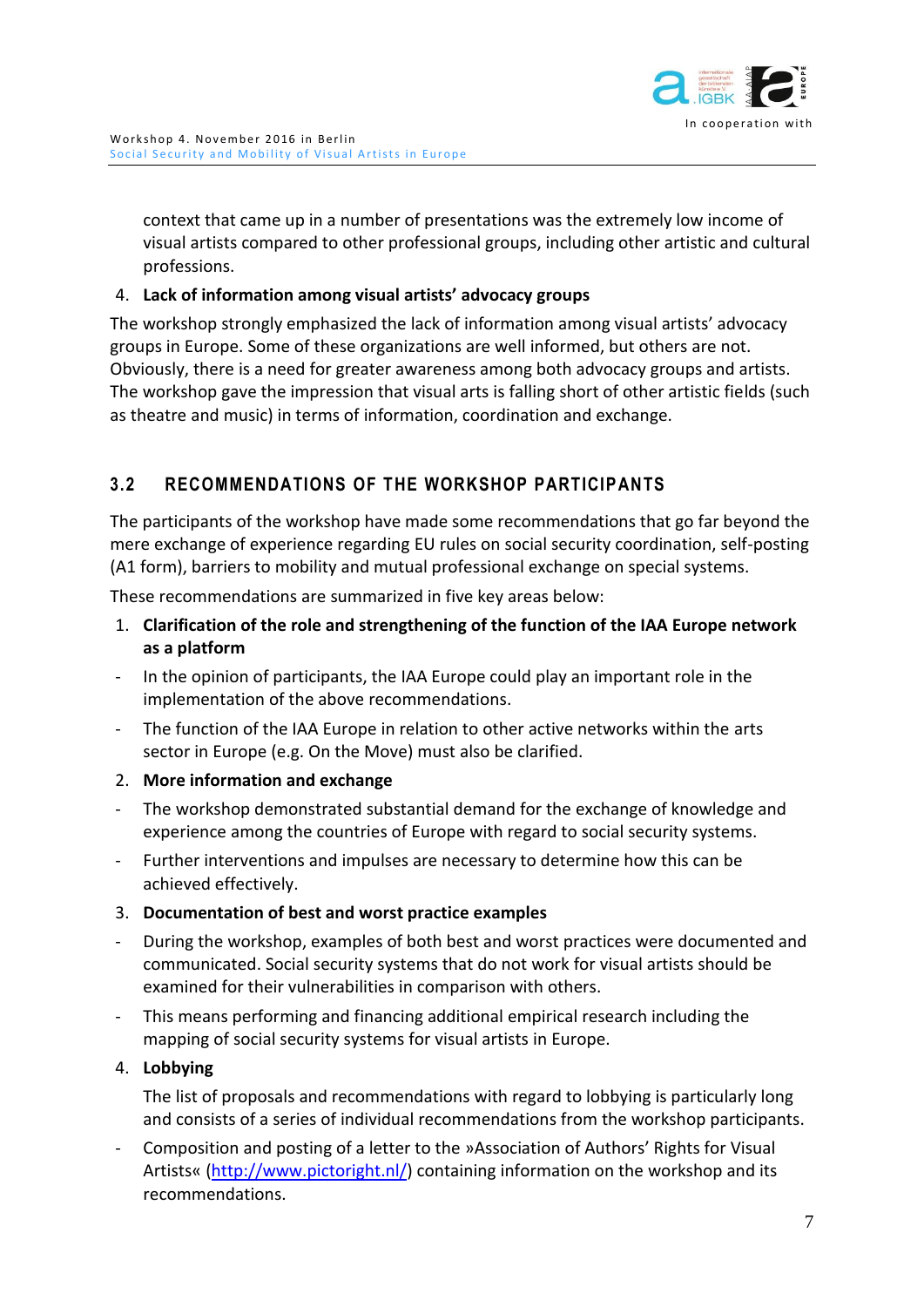

- Further lobbying at the EU member state level.
- Ensuring a minimum social security standard for visual artists.
- Reference to the 2005 UNESCO Convention on Cultural Diversity and the 2015 Global Cultural Economy Report as the basis for argumentation and as a political instrument.
- It would be helpful to commission a major survey at the EU level to identify the income and social security situations as well as the working and living situations of visual artists in Europe. There is a definite lack of empirical data in this area.
- Proposal to set up a database at the EU level. The focus of the database should be the income, social security, working and living situations of visual artists.
- Production of a handbook on exhibition remuneration as an example for fair working conditions in the art sector.
- Lobbying as part of an awareness-raising day: in many countries, artists are not insured or must choose to go uninsured due to income considerations. This day could be combined with World Art Day (April 15).
- Strengthening of networks (e.g. On the Move): better information about existing networks (are they not known well enough?). Access must be facilitated or provided.
- The establishment of additional Mobility Info Points and even closer collaboration would be desirable.
- 5. **Changes in the public perception and self-perception of artists**

The participants' recommendations address very complex challenges, including how the visual arts and digitalization are currently interlinked and how the production environment and the value chains for visual artists are changing as a result. In this regard, the Swiss colleagues who participated in the workshop recommend the following: »Change the mindset of artists, they are workers like anyone else; the only problem is that artists are not paid well enough«.

# <span id="page-10-0"></span>**ACKNOWLEDGEMENTS**

The organizers would like to thank Dr Cornelia Dümcke for her work on this documentation and the moderation of the workshop, as well as Dr Carroll Haak for her conceptual support prior to the event. Additional thanks goes to Annemarie Helmer-Heichele for her contributions with regard to the content of the workshop and its coordination.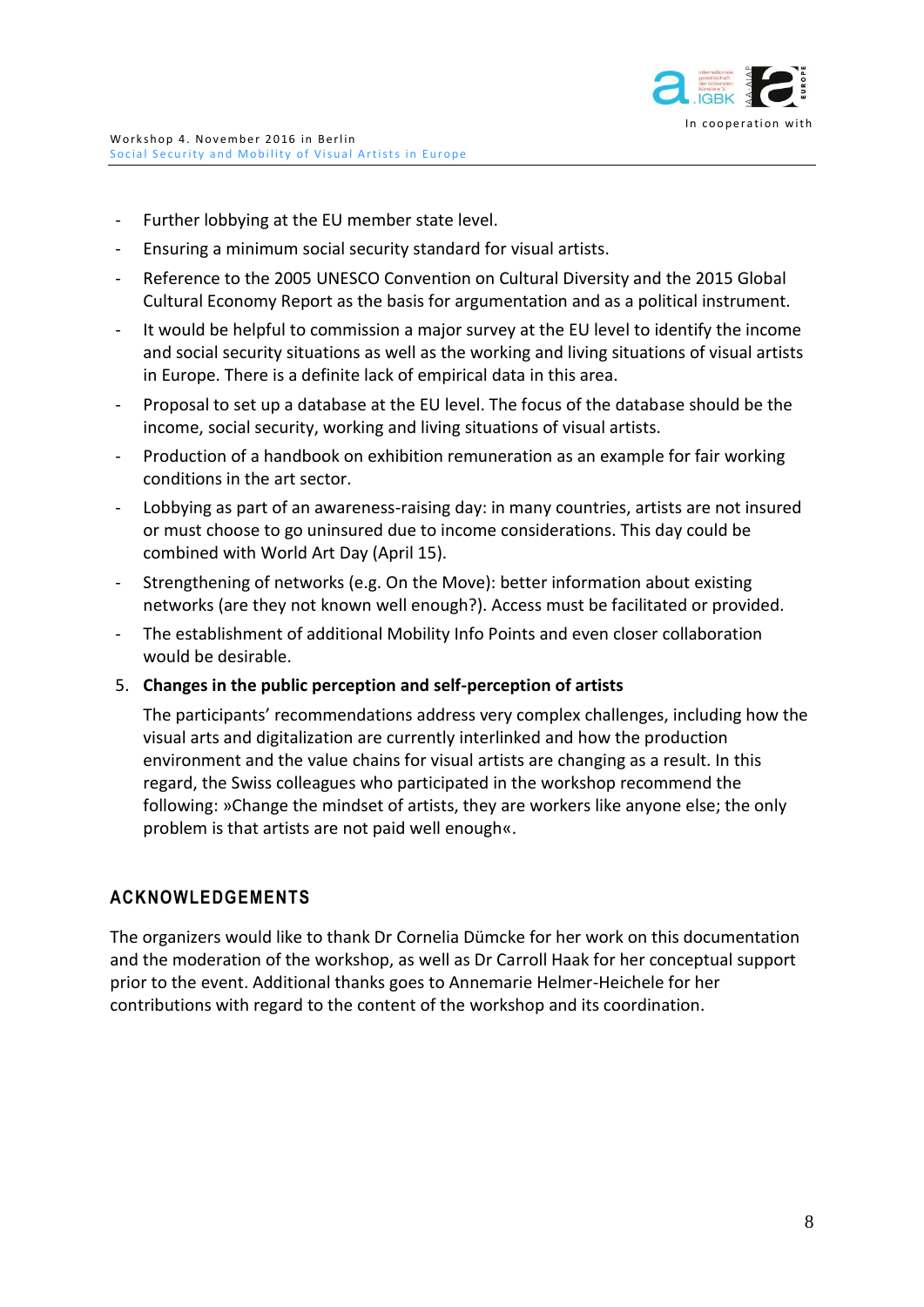

#### <span id="page-11-0"></span>**APPENDIX 1: WORKSHOP PROGRAM**



# Social Security and Mobility of Visual Artists in Europe

Workshop on November 4, 2016 Venue: 'Haus der Kulturverbände', Mohrenstr. 63, 10117 Berlin

Moderator: Cornelia Dümcke (Culture Concepts, Germany)

I. INTERNATIONAL MOBILITY AND SOCIAL SECURITY (9.30-13.30)

| 9.30  | <b>Welcome</b> Werner Schaub (IGBK, Germany)                                                |
|-------|---------------------------------------------------------------------------------------------|
| 9.45  | <b>Welcoming Address</b> Florian Schierle (Federal Ministry of Labour and                   |
|       | Social Affairs, Germany)                                                                    |
| 10.00 | <b>Introduction</b> Carroll Haak (Researcher on social security)                            |
| 10.20 | The EU Social Security Coordination Rules Carla Osman (European                             |
|       | Commission, Directorate-General for Employment, Social Affairs and Inclusion)               |
| 10.40 | Study 'Artists' Mobility and Administrative Practices related to Social                     |
|       | Security and Taxation in the EU' Marie Le Sourd (On the Move)                               |
| 11.00 | Coffee Break                                                                                |
| 11.15 | Information provision related to social security questions                                  |
|       | Kunstenloket Jens Van Lathem (Kunstenloket, Belgium)                                        |
|       | MobiCulture Anaïs Lukacs (MobiCulture, France)                                              |
|       | DutchCulture Reinier Klok (DutchCulture, Netherlands)                                       |
|       | touring artists Christine Heemsoth, Thomas Weis (IGBK, Germany)                             |
| 12.00 | Reports on experiences and open discussion                                                  |
| 13.30 | <b>Lunch Break</b>                                                                          |
| Ш.    | CURRENT DEVELOPMENTS ON SOCIAL SECURITY FOR VISUAL ARTISTS AT NATIONAL LEVELS (14.30-17.30) |
| 14.30 | <b>Introduction</b> Annemarie Helmer-Heichele (BBK, Germany)                                |
| 14.45 | Artists' social security fund Austria Daniela Koweindl (IG Bildende Kunst, Austria)         |
|       | Social Security for Visual Artists in France Eudes Ajot (La Maison des Artistes, France)    |
|       | The Artists' Social Security Insurance in Germany Gerhard Suhrenbrock                       |
|       | (Künstlersozialkasse, Germany)                                                              |
|       | Report on current developments in Sweden Katarina Jönsson Norling, Mats                     |
|       | Söderlund (Konstnärernas Riksorganisation (KRO), Sweden)                                    |
| 15.45 | Coffee Break                                                                                |
| 16.00 | Further national reports and open discussion                                                |
| 17.15 | <b>Résumé</b> Cornelia Dümcke (Culture Concepts, Germany)                                   |
| 17.30 | End of the workshop                                                                         |
|       |                                                                                             |

**Co** Die Beauftragte der Bundesregierung<br>Refer Kultur und Medien  $\begin{array}{cccccccccccccc} & K & U & L & T & U & R & & & \\ \text{S} & T & I & F & T & U & N & G & \cdot & D & E & R & \\ & & & L & \bar{A} & N & D & E & R & & \end{array}$ 

The workshop and the IGBK are supported by the Federal Government Commissioner for Culture and the Media and the Kulturstiftung der Länder.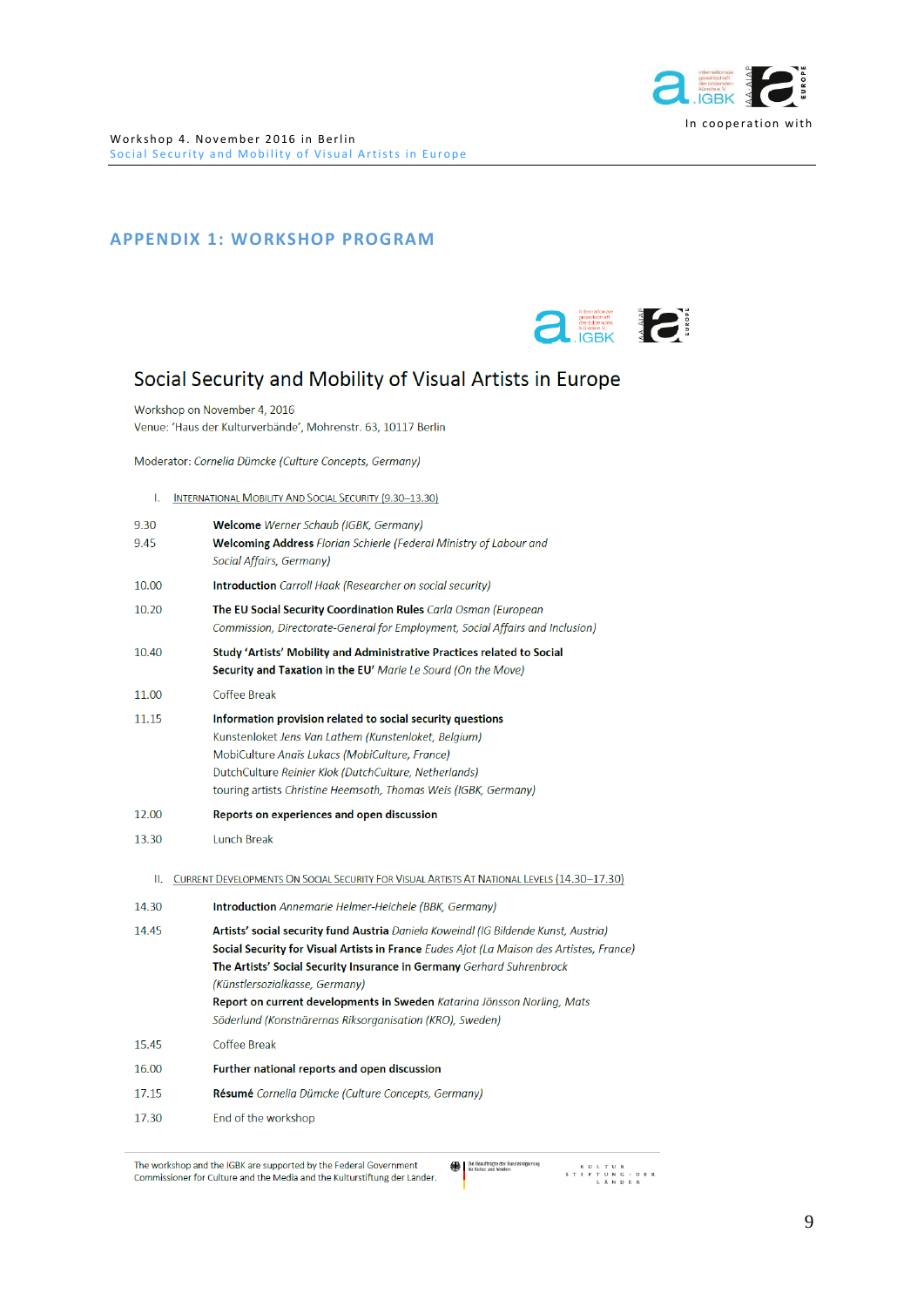

#### <span id="page-12-0"></span>**APPENDIX 2: NUMBER OF WORKSHOP PARTICIPANTS BY COUNTRY**

|                | <b>Country</b>                  | <b>Abbreviation</b>       | <b>Number of</b>    |
|----------------|---------------------------------|---------------------------|---------------------|
|                |                                 | <b>Member States (MS)</b> | <b>Participants</b> |
| $\mathbf{1}$   | Austria                         | AT                        | $\overline{2}$      |
| $\overline{2}$ | Belgium                         | <b>BE</b>                 | 3                   |
| 3              | <b>Bulgaria</b>                 | <b>BG</b>                 |                     |
| $\overline{4}$ | Croatia                         | ${\sf CR}$                | $\mathbf 2$         |
| 5              | Cyprus                          | ${\sf CY}$                | $1\,$               |
| 6              | Czech Republic                  | <b>CZ</b>                 |                     |
| 7              | Denmark                         | DK                        | $\mathbf 1$         |
| 8              | Estonia                         | EE                        | $\mathbf 1$         |
| 9              | Finland                         | F1                        |                     |
| 10             | France                          | <b>FR</b>                 | $\mathsf 3$         |
| 11             | Germany                         | DE                        | $\boldsymbol{9}$    |
| 12             | Greece                          | GR                        | $\overline{2}$      |
| 13             | Hungary                         | HU                        |                     |
| 14             | Ireland                         | IE                        | $\mathbf 1$         |
| 15             | Italy                           | IT                        | 3                   |
| 16             | Latvia                          | LV                        |                     |
| 17             | Lithuania                       | LT                        | $\mathsf 3$         |
| 18             | Luxembourg                      | LU                        |                     |
| 19             | Malta                           | MT                        |                     |
| 20             | Netherlands                     | <b>NL</b>                 | $\overline{2}$      |
| 21             | Poland                          | PL                        | $\mathbf 1$         |
| 22             | Portugal                        | PT                        |                     |
| 23             | Romania                         | <b>RO</b>                 | $\overline{2}$      |
| 24             | Slovakia                        | SK                        | $\overline{2}$      |
| 25             | Slovenia                        | SI                        |                     |
| 26             | Spain                           | ES                        |                     |
| 27             | Sweden                          | SE                        | $\mathbf{3}$        |
| 28             | United Kingdom of Great Britain | $\mathsf{G}\mathsf{B}$    | $\mathbf 1$         |
|                | EU MS                           | 19 of 28 MS               |                     |
|                | <b>European Commission</b>      |                           | $\overline{2}$      |
|                | Russia                          |                           | $\mathbf 1$         |
|                | Switzerland                     |                           | $\overline{2}$      |
|                | Norway                          |                           | $\mathbf{1}$        |
|                | Iceland                         |                           | $\overline{2}$      |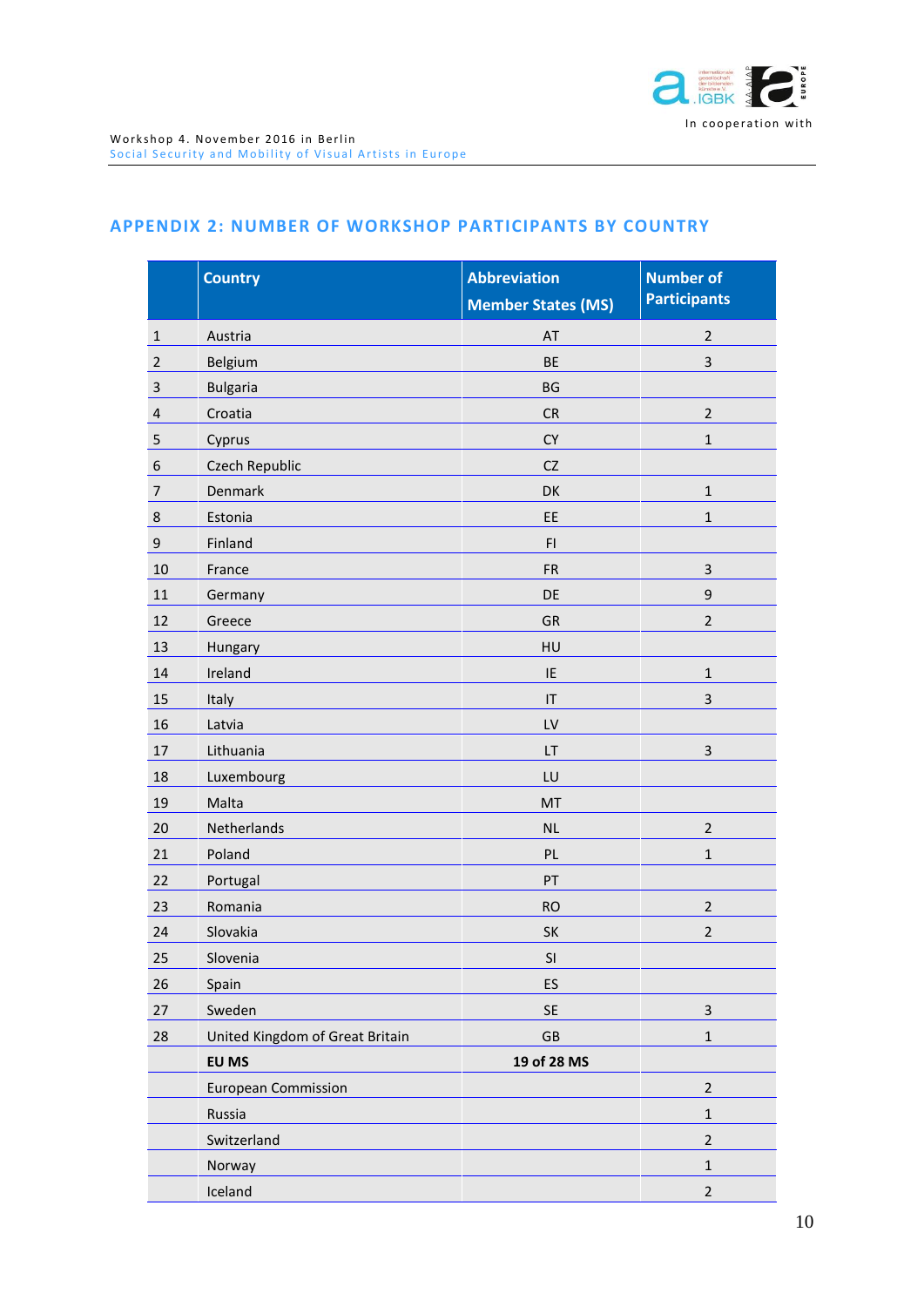

#### <span id="page-13-0"></span>**APPENDIX 3: LIST OF WORKSHOP PARTICIPANTS**

|                | <b>Country</b>       | <b>Organisation</b>                                                                                                          | <b>Name</b>        |             |
|----------------|----------------------|------------------------------------------------------------------------------------------------------------------------------|--------------------|-------------|
| 1              | Austria              | IG Bildende Kunst                                                                                                            | Koweindl           | Daniela     |
| $\overline{2}$ | Austria              | IG Bildende Kunst                                                                                                            | Gankovska          | Vasilena    |
| 3              | Belgium              | Conseil National Belge des Arts Plastiques<br>(CNAP)                                                                         | Desidero           | Francis     |
| 4              | Belgium              | Kunstenloket                                                                                                                 | Van Lathem         | Jens        |
| 5              | Belgium              | <b>SMartBe</b>                                                                                                               | Reiter             | Marie       |
| 6              | Croatia              | Croatian Association of Fine Artists (HDLU)                                                                                  | Zanki              | Josip       |
| 7              | Croatia              | Croatian Association of Fine Artists (HDLU)                                                                                  | Andabaka           | Ivana       |
| 8              | Cyprus               | Cyprus Chamber of Fine Arts E.KA.TE                                                                                          | Symeonides         | Chrístos    |
| 9              | Denmark              | Danish Visual Artists                                                                                                        | Werdelin           | Anders      |
| 10             | Estonia              | <b>Estonian Artists' Association</b>                                                                                         | Allsalu            | Vano        |
| 11             | <b>EU-Commission</b> | EU-Commission (Directorate-General for<br>Employment, Social Affairs and Inclusion;<br>Unit D2 Social Security Coordination) | Osman              | Carla       |
| 12             | International        | On The Move                                                                                                                  | Le Sourd           | Marie       |
| 13             | France               | MobiCulture                                                                                                                  | Lukacs             | Anaïs       |
| 14             | France               | La Maison des Artistes<br>(Service de sécurité sociale)                                                                      | Ajot               | Eudes       |
| 15             | France               | Conseil National Francais des Arts Plastiques<br>(CNFAP)                                                                     | Pourny             | Anne        |
| 16             | Germany              | Bundesverband Bildender Künstlerinnen und<br>Künstler (BBK)                                                                  | Helmer-Heichele    | Annemarie   |
| 17             | Germany              | <b>Culture Concepts</b>                                                                                                      | Dümcke             | Dr Cornelia |
| 18             | Germany              | Federal Ministry of Labour and Social Affairs                                                                                | Schierle           | Florian     |
| 19             | Germany              | Internationale Gesellschaft der bildenden<br>Künste (IGBK)                                                                   | Schaub             | Werner      |
| 20             | Germany              | Internationale Gesellschaft der bildenden<br>Künste (IGBK)                                                                   | Heemsoth           | Christine   |
| 21             | Germany              | Internationale Gesellschaft der bildenden<br>Künste (IGBK)                                                                   | Weis               | Thomas      |
| 22             | Germany              | Internationale Gesellschaft der bildenden<br>Künste (IGBK)                                                                   | Franz              | Sarah       |
| 23             | Germany              | Internationale Gesellschaft der bildenden<br>Künste (IGBK)                                                                   | Lettau             | Meike       |
| 24             | Germany              | Künstlersozialkasse / The artists' social<br>security fund                                                                   | Suhrenbrock        | Gerhard     |
| 25             | Germany              | Researcher on social security                                                                                                | Haak               | Dr Carroll  |
| 26             | Germany              | SMartDe                                                                                                                      | Ziomek-Franckowiak | Magdalena   |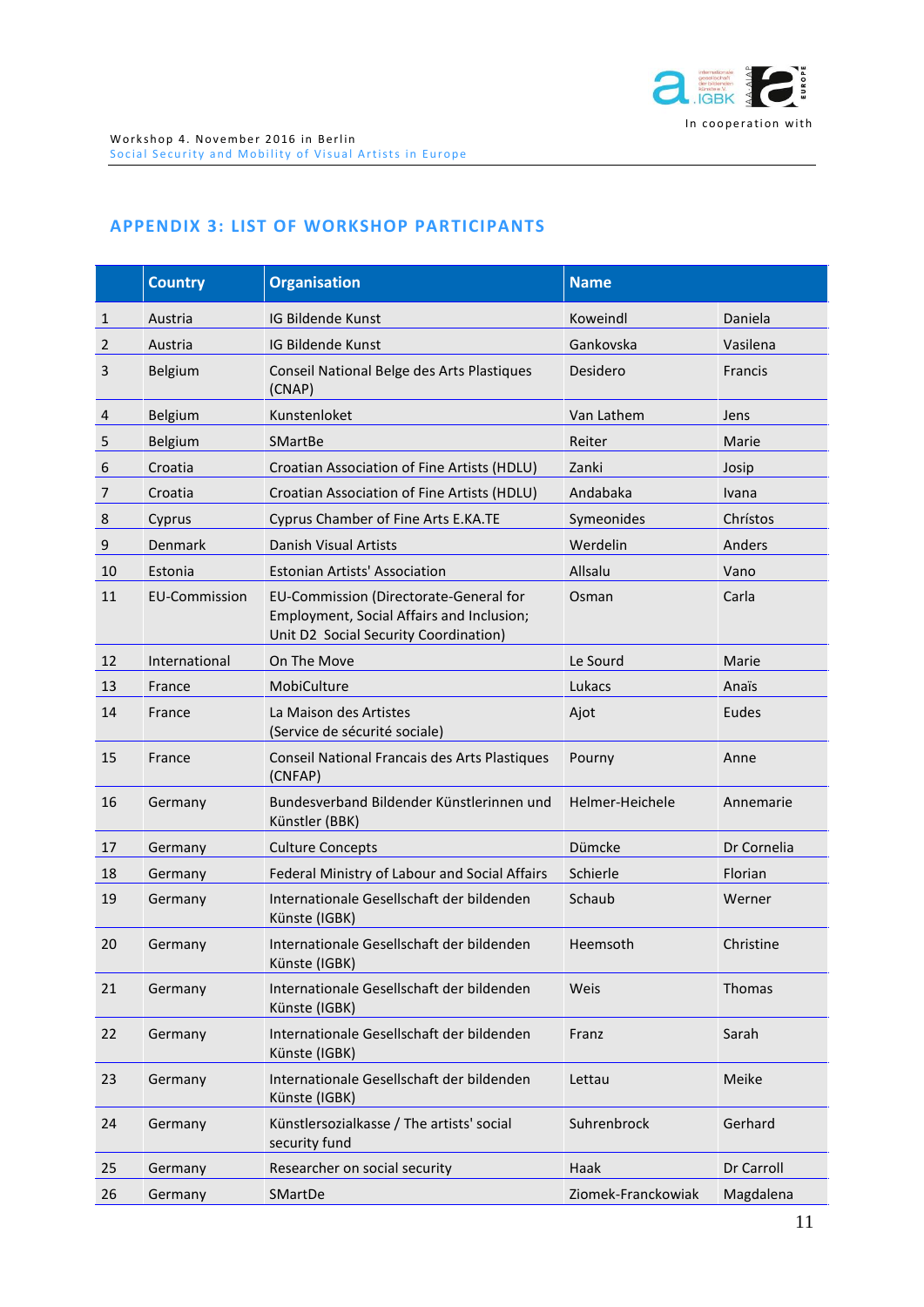

| 27 | Germany                     | SMartDe                                                                       | Mehlis               | Henrietta       |
|----|-----------------------------|-------------------------------------------------------------------------------|----------------------|-----------------|
| 28 | Greece                      | Chamber of Fine Arts of Greece                                                | Mela                 | Eva             |
| 29 | Greece                      | Chamber of Fine Arts of Greece                                                | Athanasiou           | Evi (Paraskevi) |
| 30 | Iceland                     | Samband Islenskra Myndlistarmanna (SÍM)                                       | Gunnlaugsdóttir      | Ingibjörg       |
| 31 | Iceland                     | Samband Islenskra Myndlistarmanna (SÍM)                                       | Halldórsdóttir       | Jóna Hlíf       |
| 32 | Italy                       | Associazione Internazionale<br>Arti Plastiche Italia (AIAPI)                  | Viale                | Susanna         |
| 33 | Italy                       | Associazione Internazionale<br>Arti Plastiche Italia (AIAPI)                  | Palazzi              | Giovanna        |
| 34 | Italy                       | Associazione Internazionale<br>Arti Plastiche Italia (AIAPI)                  | Baroldi              | Piergiogio      |
| 35 | Ireland                     | Visual Artists Ireland                                                        | Kelly                | <b>Noel</b>     |
| 36 | Lithuania                   | Lithuanian Artists' Association                                               | Januškaitė-Krupavičė | Evelina         |
| 37 | Lithuania                   | Lithuanian Artists' Association                                               | Jasiukevičiūtė       | Aušra           |
| 38 | Lithuania                   | Lithuanian Artists' Association                                               | Utarienė             | Edita           |
| 39 | Netherlands                 | <b>DutchCulture</b>                                                           | Klok                 | Reinier         |
| 40 | Netherlands                 | Beroepsvereniging van Beeldende<br>Kunstenaars (BBK), Union of Visual Artists | Kapnissi             | Sofia           |
| 41 | Norway                      | Association of Norwegian Visual Artists                                       | Tørdal               | Hilde           |
| 42 | Romania                     | Visual Arists' Union of Romania (UAP)                                         | Mateescu             | Gabriela        |
| 43 | Romania                     | Visual Arists' Union of Romania (UAP)                                         | Dochia               | Diana           |
| 44 | Russia                      | Union of Artists of Russia                                                    | Gryaznova            | Elena           |
| 45 | Slovakia                    | Slovak Union of Visual Arts                                                   | Kral                 | Pavol           |
| 46 | Slovakia                    | Slovak Union of Visual Arts                                                   | Kozarova             | Andrea          |
| 47 | Sweden                      | Konstnärernas Riksorganisation KRO                                            | Jönsson Norling      | Katarina        |
| 48 | Sweden                      | Researcher for KRO Sweden                                                     | Söderlund            | Mats            |
| 49 | Sweden                      | Konstnärernas Riksorganisation KRO                                            | Raud                 | Pontus          |
| 50 | Switzerland                 | Visarte                                                                       | Meszmer              | Alex            |
| 51 | Switzerland                 | Visarte                                                                       | Helbling             | Regine          |
| 52 | UK (accession<br>candidate) | a-n The Artists Information Company                                           | Koszerek             | Pippa           |
| 53 |                             | IGBK-Assistant                                                                | <b>Dieke</b>         | Kevin           |
| 54 |                             | IGBK-Assistant                                                                | Wilk                 | Mia             |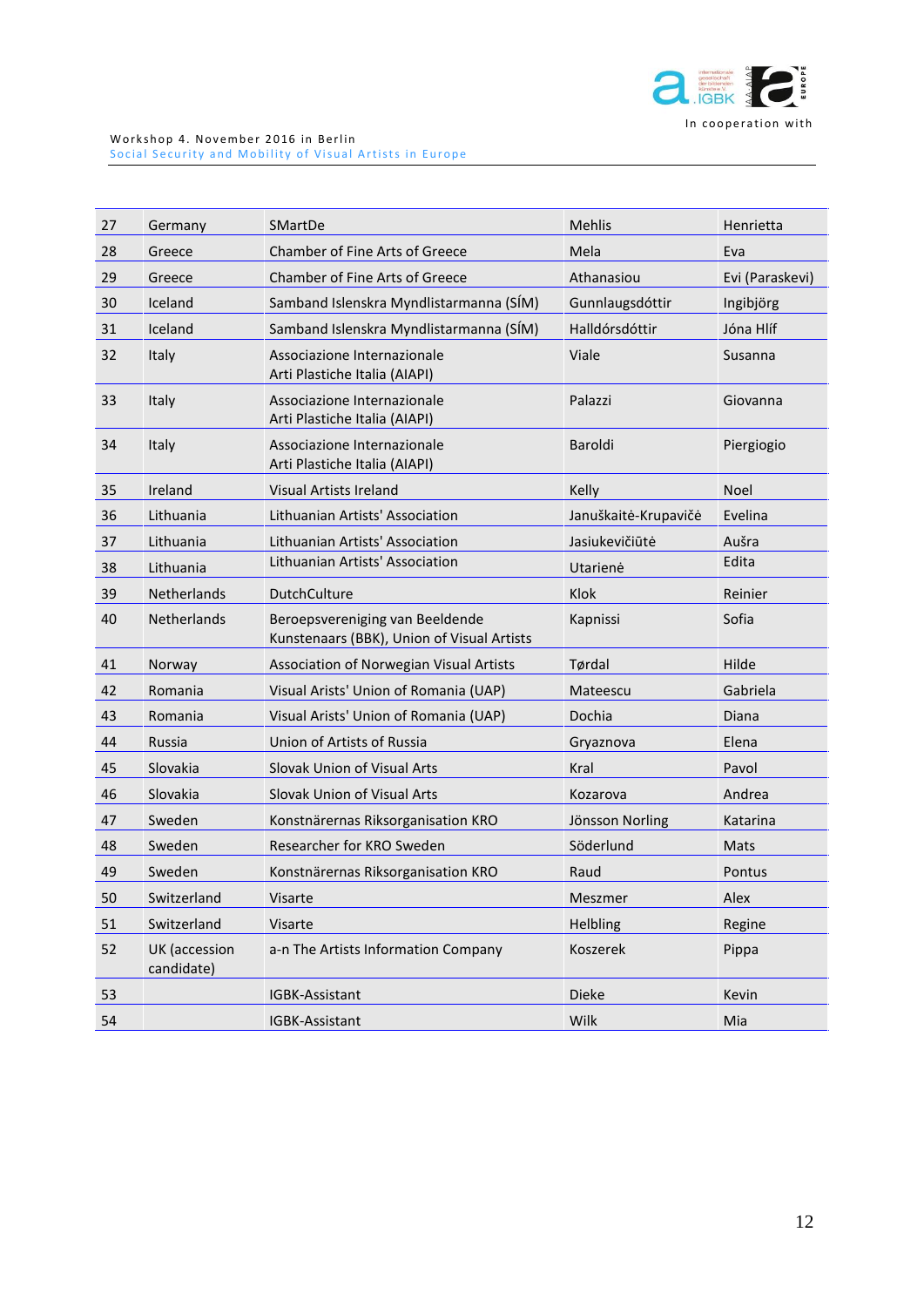

## <span id="page-15-0"></span>**APPENDIX 4: LIST OF SOURCES**

#### **Selection of Sources**

- Haak, Carroll (2008): Wirtschaftliche und soziale Risiken in den Arbeitsmärkten für Künstler. Dissertation. Publikation im VA Verlag für Sozialwissenschaften. Wiesbaden.
- IGBK (2011): Expertenworkshop zur sozialen Absicherung von bildenden Künstlerinnen und Künstlern in Europa, November 2010 in Berlin. Dokumentation der Ergebnisse.
- Koszerek, Pippa (2016): Artists, social security and the EU: sharing best practice in the shadow of Brexit, [https://www.a-n.co.uk/news/artists-social-security-and-the-eu](https://www.a-n.co.uk/news/artists-social-security-and-the-eu-sharing-best-practice-in-the-shadow-of-brexit)[sharing-best-practice-in-the-shadow-of-brexit.](https://www.a-n.co.uk/news/artists-social-security-and-the-eu-sharing-best-practice-in-the-shadow-of-brexit)
- Demartin/DiFederico/LeSourd (2014): EENC Report Artists' mobility and Administrative Practices related to Social Security and Taxation in the European Union (EU), [http://on-the-move.org/about/ourownnews/article/16413/eenc-report](http://on-the-move.org/about/ourownnews/article/16413/eenc-report-artists-mobility-and-administrative/)[artists-mobility-and-administrative/.](http://on-the-move.org/about/ourownnews/article/16413/eenc-report-artists-mobility-and-administrative/) On The Move (Hrsg.)
- Priller, Eckhard (2016): Die wirtschaftliche und soziale Situation Bildender Künstlerinnen und Künstler 2016. Zusatzaspekte: Einkünfte aus Ausstellungsvergütungen sowie Engagement für Flüchtlinge. Expertise zur Umfrage des Bundesverbandes Bildender Künstlerinnen und Künstler (BBK) (Hrsg.)
- UNESCO (2005): Convention on the Protection and Promotion of the Diversity of Cultural Expressions [http://unesdoc.unesco.org/images/0014/001429/142919e.pdf.](http://unesdoc.unesco.org/images/0014/001429/142919e.pdf)
- UNESCO (2003): Convention for the Safeguarding of the Intangible Cultural Heritage [http://www.unesco.org/culture/ich/en/convention.](http://www.unesco.org/culture/ich/en/convention)
- Weis, Thomas (2016): Workshop Soziale Sicherheit und Mobilität der bildenden Künstler in Europa, 04. November 2016 in Berlin, Kulturpolitik. Zeitschrift des Bundesverbandes Bildender Künstlerinnen und Künstler (BBK).

#### **Links to relevant Websites**

- Association of Authors rights for visual artists (NL):<http://www.pictoright.nl/>
- Billedkunst (NOR) [http://www.billedkunst.no/nbk/198-forsiden/69-english](http://www.billedkunst.no/nbk/198-forsiden/69-english-presentation)[presentation](http://www.billedkunst.no/nbk/198-forsiden/69-english-presentation)
- Dutchculture (NL)<http://dutchculture.nl/en> and [http://dutchculture.nl/en/mobility](http://dutchculture.nl/en/mobility-info-point)[info-point](http://dutchculture.nl/en/mobility-info-point)
- IGBK (DE) [www.igbk.de](http://www.igbk.de/) an[d http://igbk.de/projekte/touring-artists-2013-2016/](http://igbk.de/projekte/touring-artists-2013-2016/)
- International Association of Art Europe (IAA Europe)<http://iaa-europe.eu/>
- Kunstenloket (BE)<http://www.kunstenloket.be/en/node/5782> and [www.kunstenloket.be/en/mst/6419](http://www.kunstenloket.be/en/mst/6419)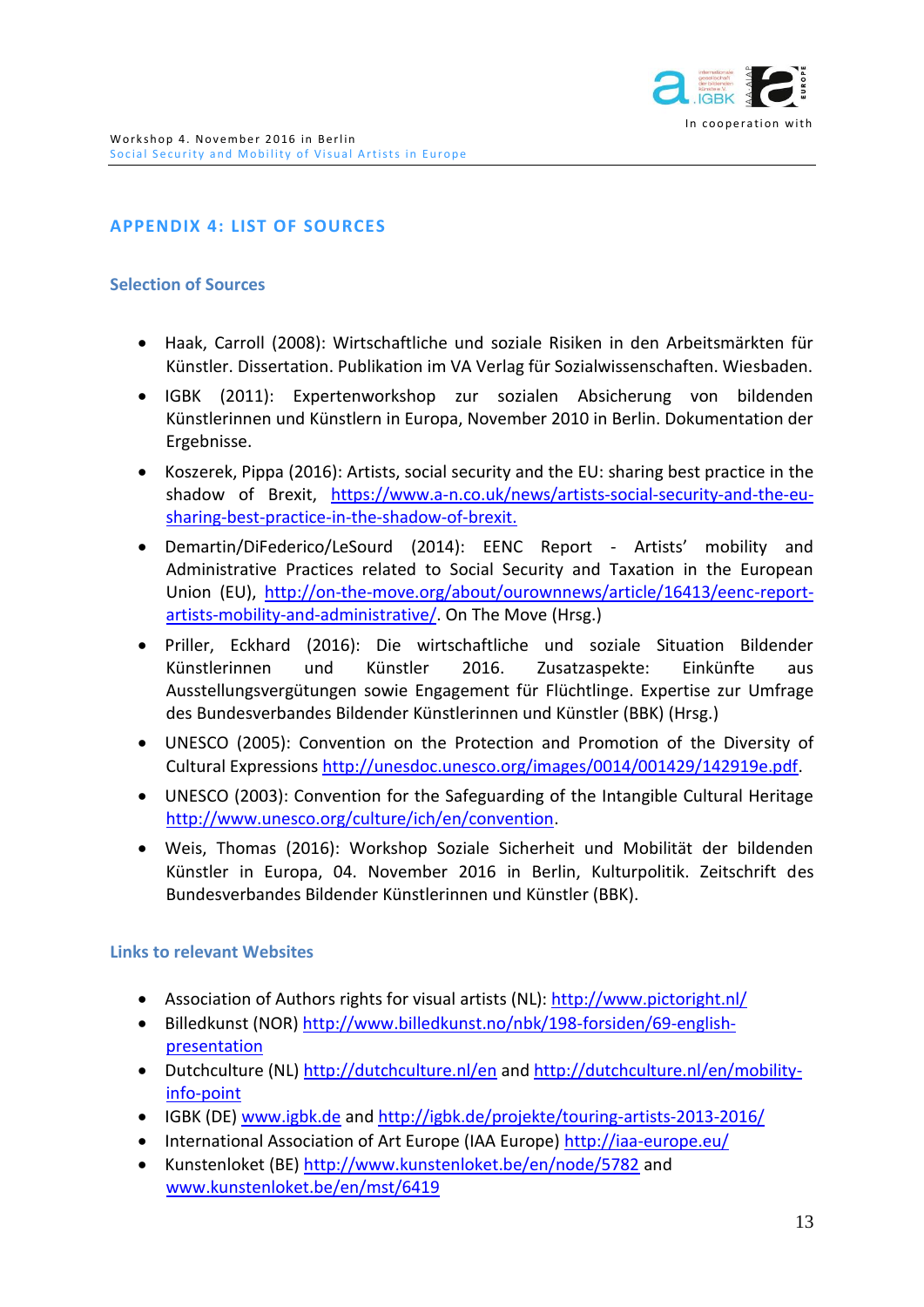

- La Maison des Artistes (FR) [www.lamaisondesartistes.fr/site](http://www.lamaisondesartistes.fr/site) and [www.secu-artistes](http://www.secu-artistes-auteurs.fr/)[auteurs.fr/](http://www.secu-artistes-auteurs.fr/)
- MobiCulture: <http://mobiculture.fr/en/social-security-cover-and-contributions>
- On the Move: <http://on-the-move.org/mobilityhottopics/socialprotectiontaxation/>
- SMartAT Mobility: [www.smartatmobility.com/en/social-security/](http://www.smartatmobility.com/en/social-security/)
- touring artists<www.touring-artists.info>
- Transartists (NL[\) http://www.transartists.org/](http://www.transartists.org/)
- Selection of sites with information about EU rules on social security coordination:
	- o [Information sheets "Your rights country by country"](http://ec.europa.eu/social/main.jsp?catId=858&langId=en)
	- o [Mutual Information System on Social Protection \(MISSOC\)](http://ec.europa.eu/social/main.jsp?catId=815&langId=en)
	- o [Directory of national authorities](http://ec.europa.eu/social/main.jsp?catId=1028&langId=en)
	- o [FreSsco](http://ec.europa.eu/social/main.jsp?catId=1142&langId=en) [network "e-learning" a](http://ec.europa.eu/social/main.jsp?catId=1142&langId=en)nd [reports](http://ec.europa.eu/social/main.jsp?catId=1098&langId=en)
	- o [Statistical reports](http://ec.europa.eu/social/main.jsp?catId=1154&langId=en)
	- o ["Your](http://europa.eu/youreurope/citizens/index_en.htm) [Europe" Portal](http://europa.eu/youreurope/citizens/index_en.htm)
	- o ["Small Guide" on citizens' rights](http://bookshop.europa.eu/en/the-eu-provisions-on-social-security-pbKE3110688/)
	- o [Practical guide on applicable legislation](http://ec.europa.eu/social/keyDocuments.jsp?type=0&policyArea=0&subCategory=0&country=0&year=0&advSearchKey=4944&mode=advancedSubmit&langId=en)